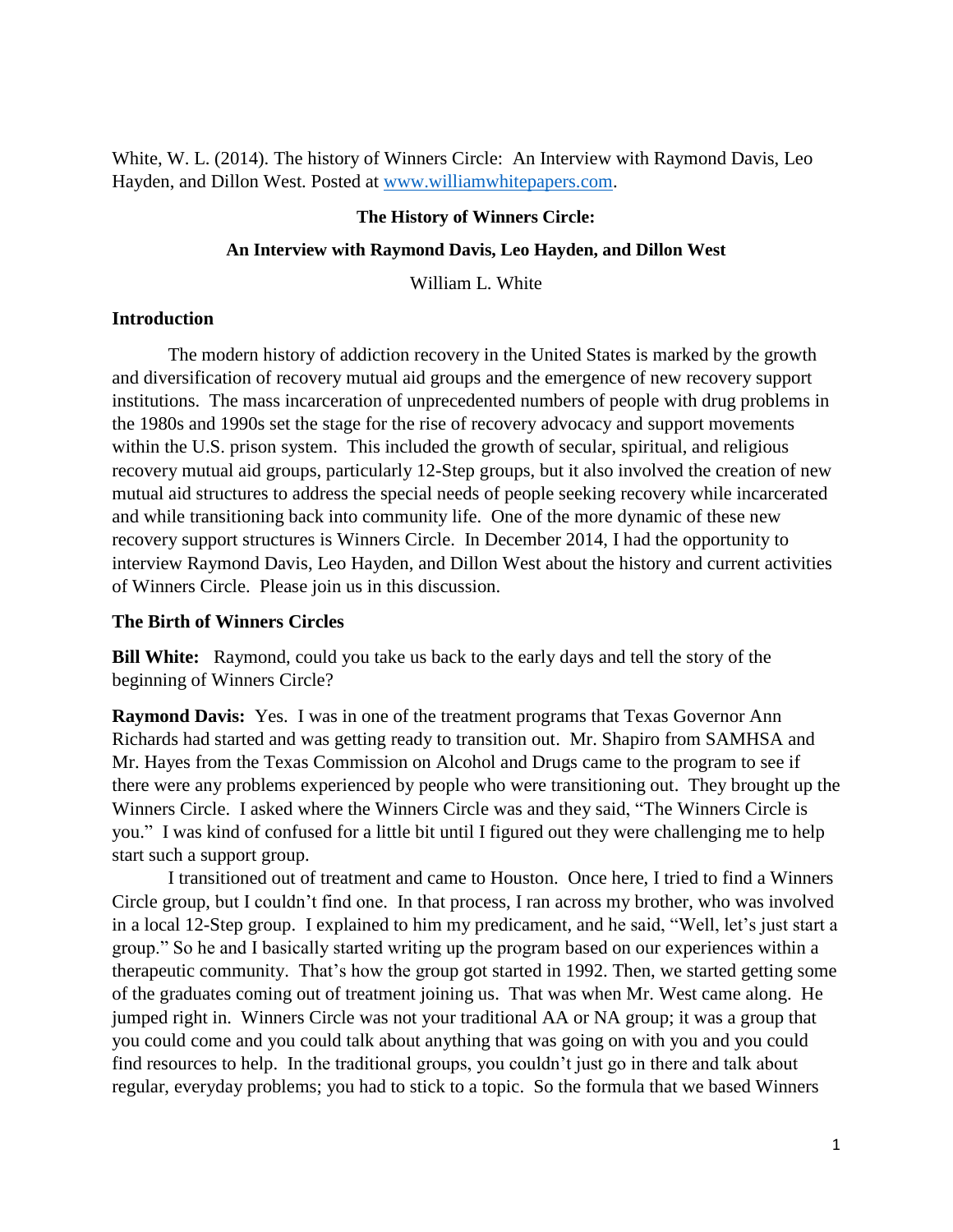Circle on was that you could address any issue that individuals experienced coming back out of prison and out of treatment. We got more and more members. Mr. West chaired most of those early meetings and helped set the foundation of what is Winners Circle today. That was the beginning.

### **Bill White:** Dillon, what do you recall from those early days?

**Dillon West:** My experience was that, due to drugs and alcohol, I had picked up other negative behaviors—hustling and doing a lot of different things—that were wrong, but that's how I was able to maintain my habit. Being a part of the Winners Circle, I felt comfortable being with other people coming from the criminal justice system. We could just talk about everyday living issues and support each other. That's what was so attractive about the group—the peer support and knowing what you were going through was a normal part of recovery and that you were not unique. We were all facing the same things. It was a very inviting group.

At the time, we didn't have financial supporters, but we had the support of Mr. Shapiro and Mr. Hayes and people from the Texas Criminal Justice System—people like Ms. Madeline Ortiz, Director of TDCJ treatment programs and Mike Gineger, Area vice president of the Gateway Foundation, who has since passed away. We also had a lot of great support from counselors back then, the majority of whom were also peers in recovery. Being a part of Winners Circle was like we were a family. That cohesiveness was very important to those of us coming out of treatment or prison.

**Bill White:** Leo, you were critical to launching Winners Circle in the Chicago area. Could you share that story?

**Leo Hayden:** Yes, I can. It developed in Chicago from this process that Governor Ann Richards had started in Texas that involved partnering with other communities. I had been working in Ohio with the Ohio Department of Alcohol and Drug Addiction Services and the Department of Rehabilitation Services, which was our Department of Corrections. My primary charge was to help get therapeutic communities established in the prisons. I then accepted a job in Chicago with an organization called TASC, Treatment Alternatives to Street Crime, which is now Treatment Alternatives for Saving Communities led by Ms. Melody Heaps. That continued the partnership that had started with SAMHSA and Steve Shapiro and the state of Texas. It was through that influence that I decided to explore getting Winners Circle started in Chicago. We had this meeting in Austin, Texas, with Hollywood Henderson speaking. That was when the vision really crystallized to develop a continuing care model through the Winners Circle. We started our first Winners Circle in Chicago in 1994. I had a guy who worked for me named Jerome Collins. Being an old community organizer, Jerome got the ball rolling and had people in the community donating food, and we fed everybody who showed up at the Winners Circle meeting every night. When things got going in Chicago, we were asked to help them start Winners Circles in Ohio. It just grew from there.

#### **Evolution of Winners Circle**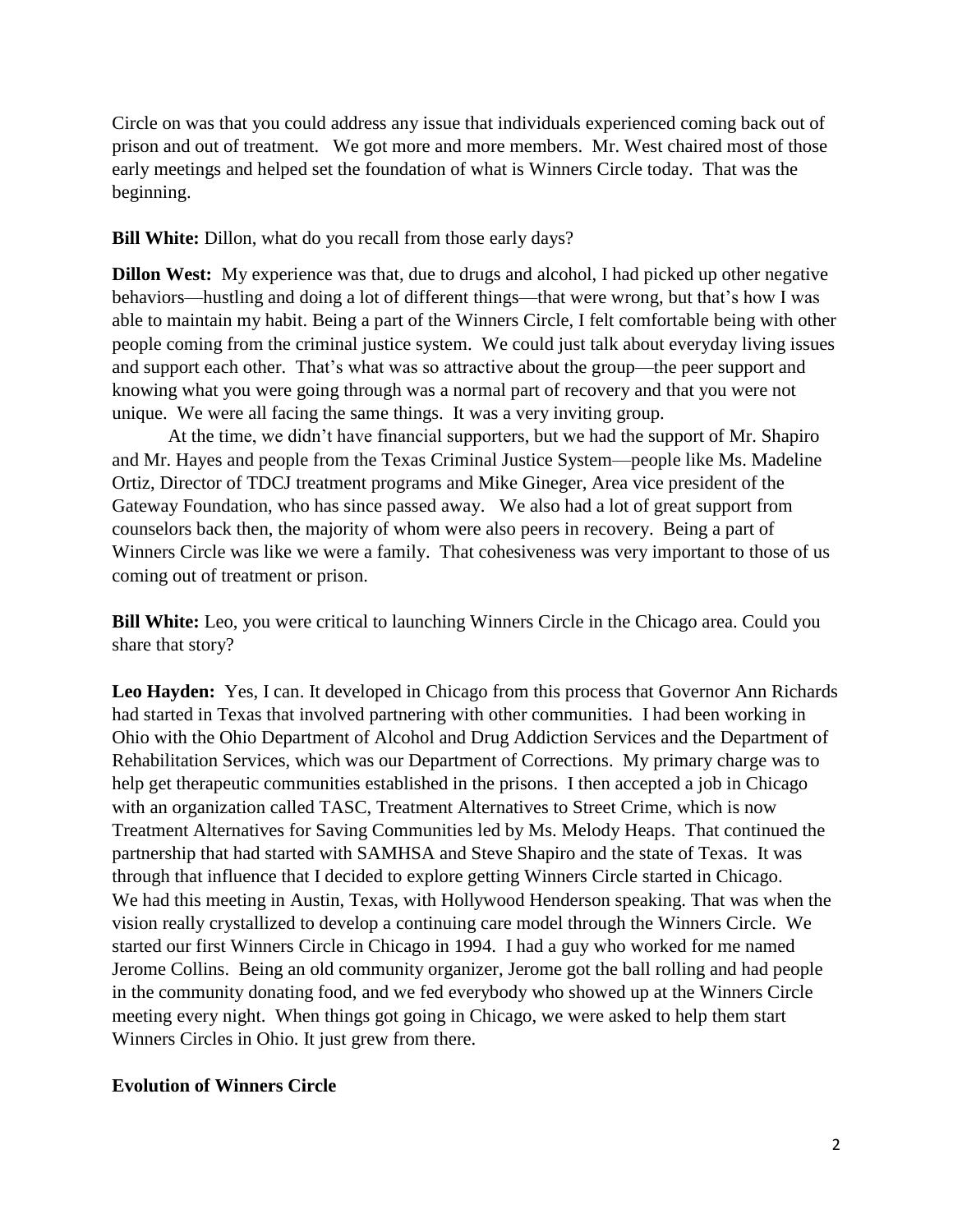**Bill White:** How did Winners Circle then evolve during those early years?

**Raymond Davis:** Well, speaking for the flagship, as a lot of people call it, we've had our challenges. We've went from thirty groups down to ten groups, back up to twenty groups. I think we right now have about fifteen existing groups that are doing well. Our focus at one time was going back inside the institutions starting up Winners Circles, which they have a lot of today in most of the correctional institutions here in Texas. The Winners Circle became a part of the support system that a lot of those guys and ladies needed before they got out. By them connecting in there, they were then able to continue with the group support they needed in whichever city that they were going to because there was a Winners Circle there. A couple of the organizations, including Houston, started adding some housing support through a grant from the Department of State Health Services here in Texas. Another focus was trying to get those individuals who didn't have marketable skills back into school. A lot of our members went back to school and became licensed chemical dependency counselors or are now on the path to do so. Others, like Dillon, sought training as a recovery coach. Today, our members can start the process of training for a recovery coach while they are in prison. Our main focus right now is just having a viable organization that can give direction and support to those individuals who are getting out.

**Bill White:** Leo, how would you describe the growth or evolution of Winners Circle in the Midwest since the mid-1990s?

**Leo Hayden:** Iowa and Kansas City and a couple other places also got interested in Winners Circle in those early years. In Illinois, we had a bit of contention over the model we were going to use. We had what we called Inner Circles, which were the support groups we were hosting inside the institutions, and then we had the Winners Circle groups in the community for people coming back from the institutions. Chicago, being the size it is, had a lot folks coming out of the institutions back to the Chicagoland area, so our Winners Circle was in pretty good shape.

But what happens in a lot of cases when corrections gets involved is that they want to take it over and control it. They tend to want to make going to the groups a mandatory process where people need to show up based upon their being on parole. I was opposed to that because it violates the concept of Winners Circle being peer-led and peer-driven. It's a challenge to hang on to that grassroots, peer-led, peer-driven organization. As Winners Circle expanded in the Midwest, we would have these meetings around the country in which coordinators for Winners Circles who had been hired by the institutions would show up. There's tension over whether Winners Circle should remain a volunteer-based, peer-led organization or should move toward more professionalized leadership.

# **Organization and Funding**

**Bill White:** How is Winners Circle currently organized and funded?

**Dillon West:** Winners Circles in Texas are still supported through their own monetary contributions and fundraisers. As I was listening to Leo, I recalled that we chose not to accept certain monies for the very reason that he was just talking about. However, I can see how not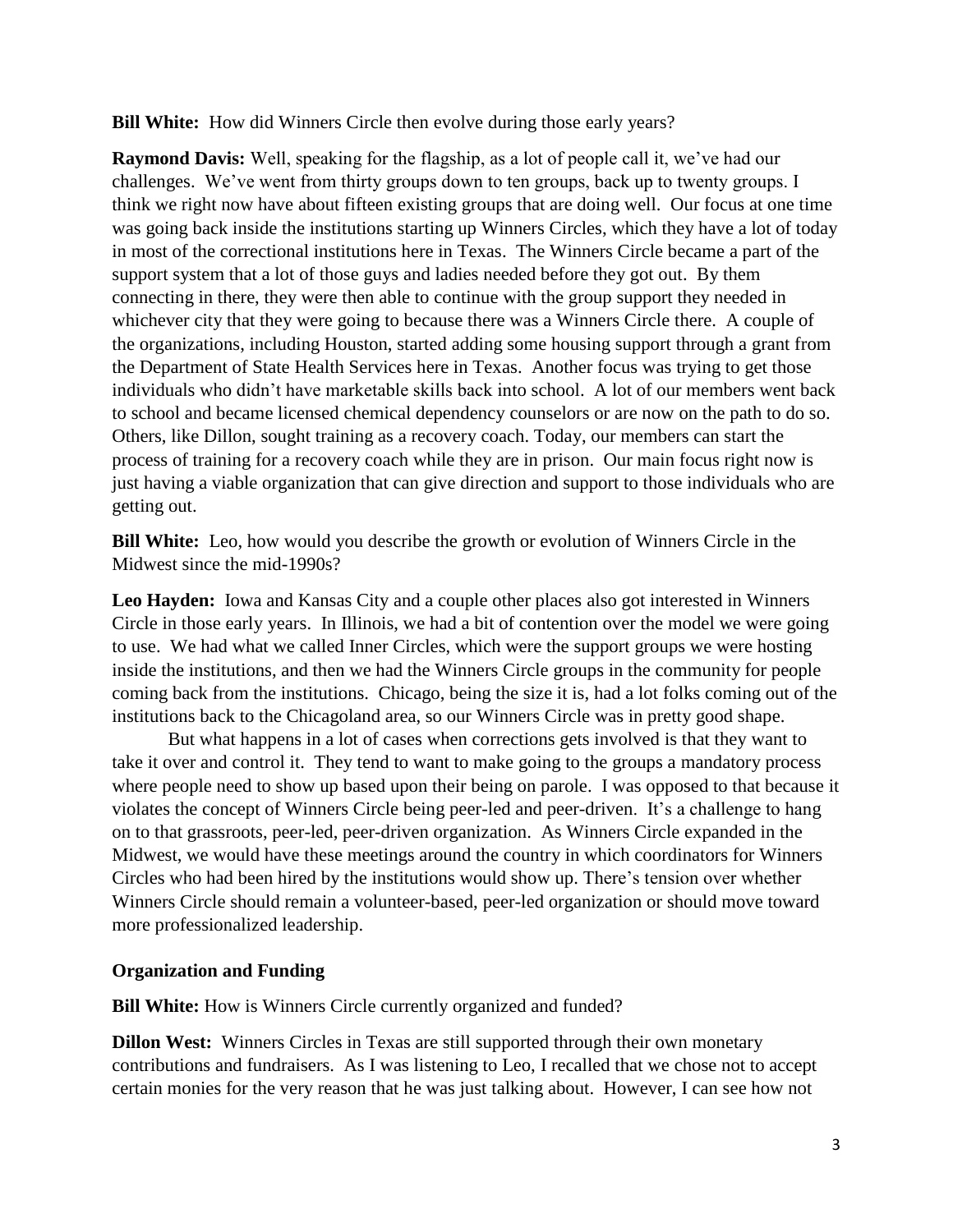having any money can limit the range of support the group can offer. Right now, the Houston Chapter of Winners Circle, which is the mother ship, does have small contracts with the City and various agencies to do recovery supports. We've been doing that for a few years. We did have recovery housing, but right now, we don't offer any housing services.

Winners Circles are basically funded through our own monetary contributions, with people who have been around the Winners Circle a long time giving back through voluntary service. I think that we're better at managing resources today, and we shouldn't be afraid of them. We may have to reach out for some type of funding to sustain and expand Winners Circle in the future. We're way behind the curve when it comes to current funding.

**Bill White:** Does the Houston Chapter serve as what you might call a National office for Winners Circle?

**Leo Hayden:** Well, I would say it does. Any time that I've needed help in the past with what we were doing in Chicago and Ohio and other places, we've always reached out to the mother ship to look at their experience and to bring us together in national meetings where we could share their experience and enthusiasm and their perseverance. The experience in Houston has been our foundation.

**Bill White:** Raymond, would you have anything to add on Winners Circle's organization and funding?

**Raymond Davis:** One of the reasons why I think that we didn't seek funding the way that we should have is that we were trying to keep the integrity of the group intact. Like Leo said earlier, outside parties try to take control once they put their money into it, and that's something that we basically didn't want. We want the group to stay intact, to remain peer-led and peer-driven, which it is today. We're willing to share with anybody as long as they keep it in the confines of what Winners Circle stands for and what Winners Circle is. That said, we need to seek more outside contributions in order to assure our sustainability. We have to get the message out that Winners Circle is something different than AA or NA.

# **Comparison with AA, NA, and Other Mutual Aid Groups**

**Bill White:** When I describe Winners Circle, I'm often asked how it is different from an AA or NA or SMART Recovery group. How would you respond to this question?

**Raymond Davis:** When I was looking for the Winners Circle, I visited a couple AA groups at first. They were talking about alcohol. Well, I'm not an alcoholic. I was a crack and heroin user and when I shared, I was told, "Well, you can't share that in this group." That motivated me even more to get this Winners Circle started because I can go into the Winners Circle and talk about the sun shining too bright if I wanted to and it would be alright. But the one key thing in the Winners Circle and the format that is set is that, whatever you put on the floor, if it's not conducive for the group, you're going to get some feedback about it, and that's what's so unique about it. So you're going to get some feedback about anything that you put out there, especially if it's not right for the group.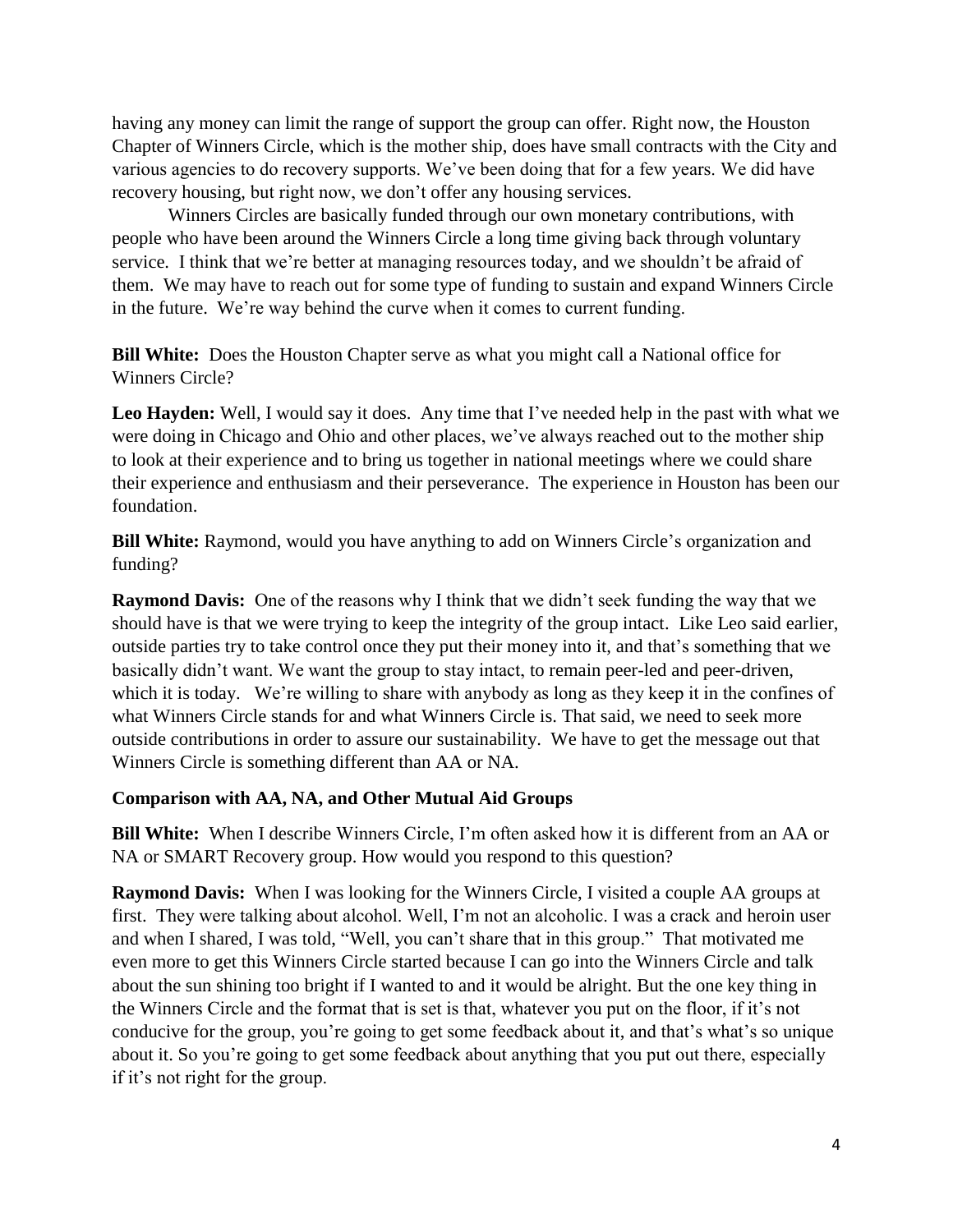**Leo Hayden:** It's always about getting what you need to hear as opposed to what you want to hear. In the Winners Circles, we don't have a lot of clichés. What we have is a sense of people who have shared the same experience of incarceration—whether it be through actively being incarcerated or having a family member who was or is incarcerated. The Winners Circle is a place you can just be without feeling people are looking down on you because of your incarceration history. You know, this whole discussion brings me back to when I was just getting ready to leave Chicago. I had really fallen out of favor with the whole Winners Circle effort there because I felt that it had been taken over by the Department of Corrections. I felt we had lost fidelity with our founding vision—that it was becoming something else. It changed the moment people were forced to be there who really didn't want to be. That's in contrast to a very different flavor you get in a peer-led and peer-driven group in which everyone is there voluntarily. Then you get a spirit and a wealth of knowledge and information that can only be given and received freely, not by force.

**Dillon West**: At Winners Circle, you get more than just mutual sharing. You can get things like job contacts. I've got so many people hired on where I work, and I've helped people get an apartment. It's just a network of people that you can utilize all of their resources to support each other. We're about strength-based recovery, and we really get behind one another and rally our resources. Some of our people have felt uncomfortable in other support settings because they feel like they are looked down on, but at Winners Circle, you feel comfortable going in there and knowing that the only dumb question is the one you don't ask. You feel comfortable talking, even if you are not fluent and knowledgeable about the recovery process. In coming in and participating, you find a new way of thinking, a new way of talking and walking, how to behave in society.

# **Family Involvement in Winners Circle**

**Bill White:** Leo, you referenced family members, and I wanted to clarify if family members were welcomed at all Winners Circle meetings.

**Leo Hayden:** Yes, family members are welcome at the Winners Circle meetings in Chicago.

**Bill White:** Raymond and Dillon, was that also the case in Houston?

**Dillon West:** Very much so. The family component was one of the strongest components. We've seen family members get involved in recovery that needed to recover themselves. We've seen family members so happy about the change that happened to their family members that they became some of our strongest supporters. We have had family functions, and family members continue to come just to talk with us, hear our experience, and get information from us. But most of all, they come to get hope. Over a period of time, our whole group evolves into one big family.

# **Comparison of Winners Circle and Addiction Treatment**

**Bill White:** You've all referenced peer support as being so critical to the recovery process. What do you think peers offer each other in Winners Circle that is different than what they would get in a professional treatment setting?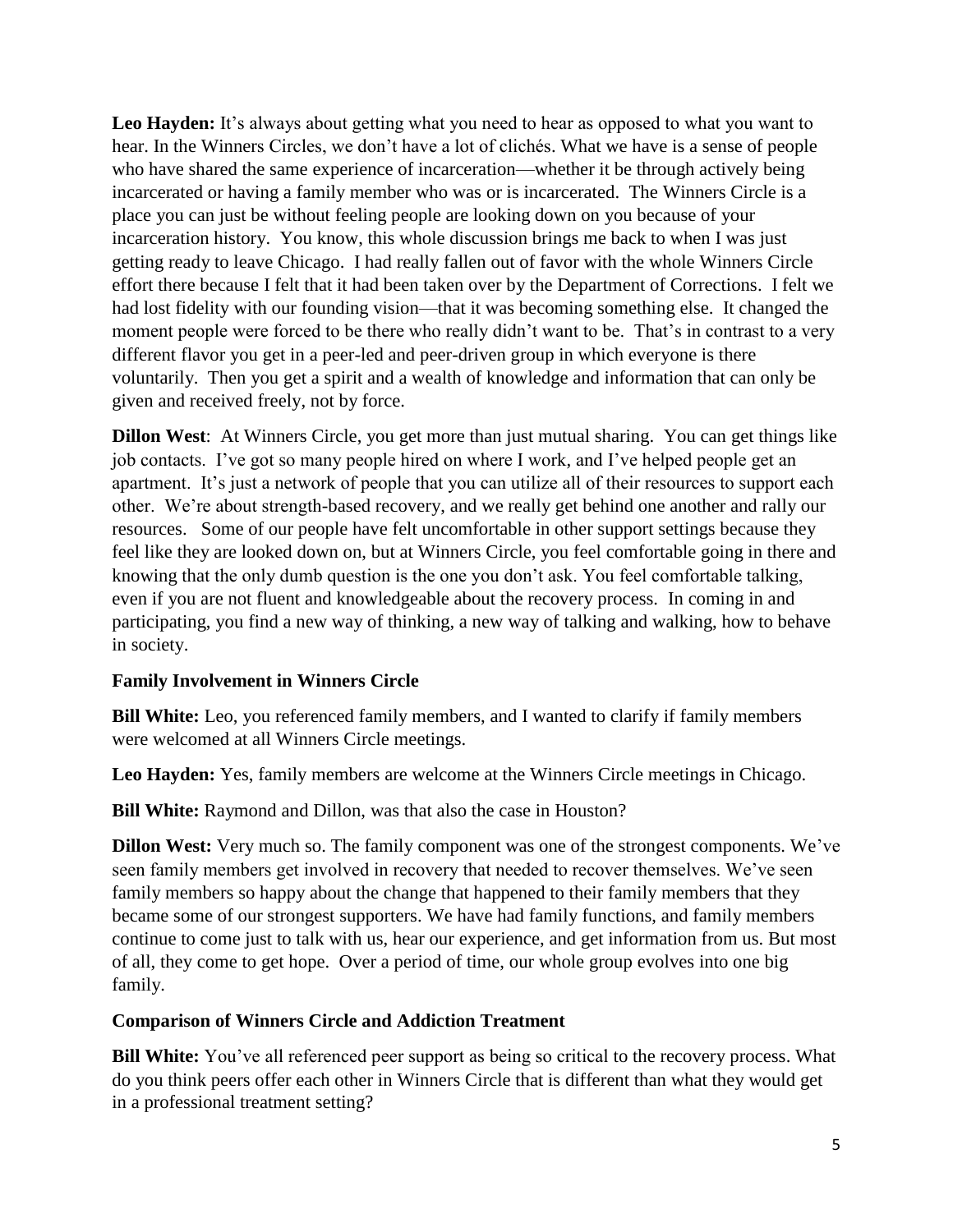**Dillon West:** One of our concepts is, "If they can do it, I can do it." You sometimes think that you are the only one that's been through certain situations, but when you hear other people's stories, it offers living proof that all that is involved in recovery can be done. It really helps. Peer support builds self-efficacy and self-esteem a lot more than might occur in the professional helping relationship because you actually get an opportunity to participate in helping yourself and helping others. A lot of people come to peer support having blown all their chances. When you put them up there and you make them a president or something, it helps them to grow. Raymond was talking about education: we have a high education rate at the Houston Winners Circle, including people getting trained to work as electricians and carpenters. People feel like they can do it as they become a part of the group and its work. They get to see themselves be part of that group's growth. It's more than just seeing a counselor or going to a meeting and then giving it back to the newcomer. It really helps one to build their self-efficacy.

### **Peer Support in Winners Circle**

**Bill White:** Leo, you were referencing the loss of peer integrity in Chicago and your concerns about that. What do you think about the importance of the peer support element?

**Leo Hayden:** Well, most of the time what you get in other types of recovery mechanisms is you get a program; you get dogma, you get a whole bunch of other things that may be good for the moment but may not be there in the morning when you get up. Everybody in peer support is a sponsor; everybody in that room has a vested interest in your getting the best possible guidance: wisdom, knowledge, information, care, and concern. They give you what the books say they are supposed to give you. I think peer support gives you something from the heart and you've got to have that because we've all fallen short somehow or another. Even today, after twenty-eight some years of recovery, I'm always this far from making it and this far from screwing it up. So, that's what peer support does for me; it gives me a place to go daily, not just when I think I need it, but simply because I am who I am and that's what the Winners Circle has made me. It's made me who I am. That's what I'm saying. You get a program; you get what other people want you to hear. You get what other people want you to say, what they want you to do, and how they want you to act. Peer support is, "Man, if you vomit on the floor, we'll clean it up. Just keep bringing it. Because we're here to support you." That's what peer support is. I think that's why they're so successful in Texas. That's what I want to happen here in New Orleans.

**Raymond Davis:** What I made sure of here in Texas is that when we introduced the Winners Circle to the Department of Criminal Justice, there were no strings attached. We're in their contract to provide peer recovery support services, but that's as far as it goes. They can mandate any of their releasees to come to Winners Circle, but that's as far as they go.

# **Contacting Winners Circle**

**Bill White:** If somebody is reading this interview who's interested in making contact with Winners Circle for themselves or a family member, is there a central point of contact where they can get information on local groups or get literature?